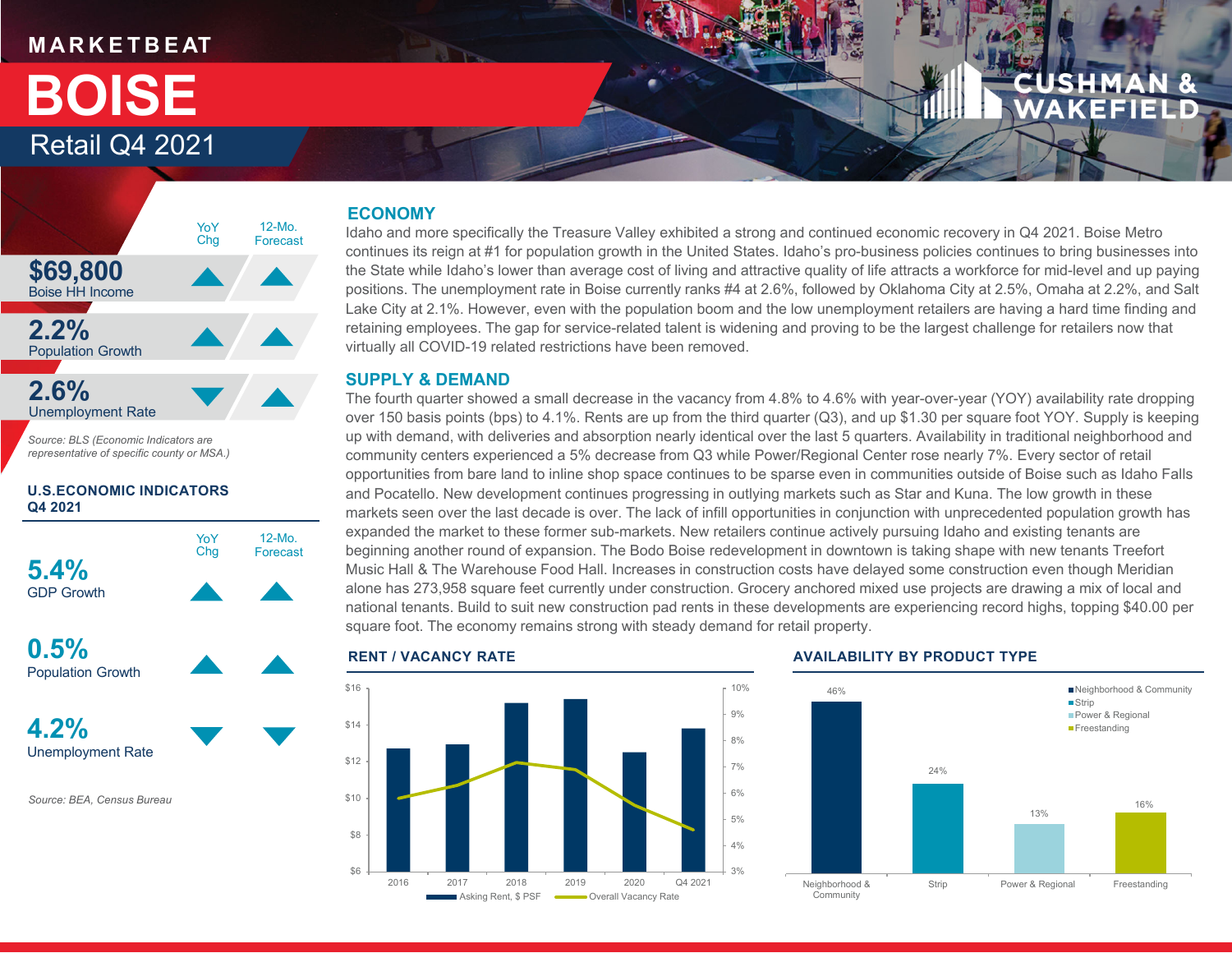

### **MARKET STATISTICS**

| <b>SUBMARKET</b>     | <b>INVENTORY</b><br>(SF) | <b>SUBLET</b><br><b>VACANT (SF)</b> | <b>DIRECT</b><br><b>VACANT (SF)</b> | <b>OVERALL</b><br><b>VACANCY RATE</b> | <b>CURRENT QTR</b><br><b>OVERALL NET</b><br><b>ABSORPTION</b> | <b>YTD OVERALL NET</b><br><b>ABSORPTION (SF)</b> | <b>UNDER</b><br><b>CNSTR (SF)</b> | <b>OVERALL AVG ASKING</b><br><b>RENT (NNN)*</b> |
|----------------------|--------------------------|-------------------------------------|-------------------------------------|---------------------------------------|---------------------------------------------------------------|--------------------------------------------------|-----------------------------------|-------------------------------------------------|
| North Boise          | 1,750,333                | 21,663                              | 93,858                              | 6.6%                                  | $-925$                                                        | $-10,319$                                        | 19,096                            | \$12.99                                         |
| Downtown             | 1,486,532                | 10,566                              | 136,041                             | 9.9%                                  | $-5,661$                                                      | $-51,152$                                        | 2,850                             | \$17.73                                         |
| <b>Central Boise</b> | 1,624,322                | 6,385                               | 65,680                              | 4.4%                                  | $-9,218$                                                      | 104,590                                          | $\overline{0}$                    | \$8.88                                          |
| West Boise           | 3,563,337                | $\Omega$                            | 110,710                             | 3.1%                                  | 29,183                                                        | 19,833                                           | 32,025                            | \$12.27                                         |
| Southwest Boise      | 1,556,587                | $\Omega$                            | 39,438                              | 2.5%                                  | $-3,540$                                                      | 25,039                                           | $\overline{0}$                    | \$14.37                                         |
| Airport              | 81,741                   | $\mathbf 0$                         | $\mathbf{0}$                        | $0.0\%$                               | $\Omega$                                                      | $\Omega$                                         | $\mathbf 0$                       | N/A                                             |
| Southeast Boise      | 1,279,606                | $\Omega$                            | 23,247                              | 1.8%                                  | 55                                                            | 20,298                                           | $\overline{0}$                    | \$15.62                                         |
| Meridian             | 4,827,506                | $\bigcap$                           | 184,568                             | 3.8%                                  | 46,767                                                        | 61,286                                           | 172,089                           | \$19.97                                         |
| South Meridian       | 514,567                  | $\Omega$                            | 12,920                              | 2.5%                                  | $\Omega$                                                      | 21,497                                           | 101,869                           | \$18.17                                         |
| Eagle                | 857,247                  | $\Omega$                            | 34,669                              | 4.0%                                  | $-4,344$                                                      | 7,207                                            | 10,664                            | \$15.71                                         |
| Nampa                | 4,629,299                | $\Omega$                            | 283,895                             | 6.1%                                  | 7,104                                                         | 162,627                                          | 18,363                            | \$16.89                                         |
| Caldwell             | 1,084,480                | 0                                   | 63,506                              | 5.9%                                  | 3,446                                                         | 10,832                                           | 10,000                            | \$12.48                                         |
| Middleton            | 167,513                  | $\Omega$                            | 10,800                              | 6.4%                                  | $\Omega$                                                      | 799                                              | $\mathbf{0}$                      | N/A                                             |
| Kuna                 | 425,832                  | $\bigcap$                           | 2,074                               | 0.5%                                  | 1,310                                                         | 57,443                                           | $\Omega$                          | N/A                                             |
| <b>BOISE TOTALS</b>  | 23,848,902               | 38,614                              | 1,061,406                           | 4.6%                                  | 64,177                                                        | 429,980                                          | 366,956                           | \$13.82                                         |

*\*Rental rates reflect NNN asking*

#### **KEY LEASE TRANSACTIONS Q4 2021**

| <b>PROPERTY</b>              | <b>SUBMARKET</b> | <b>TENANT</b>           | <b>RSF</b> | <b>TYPE</b>   |
|------------------------------|------------------|-------------------------|------------|---------------|
| 370 S 8 <sup>th</sup> Street | Downtown         | The Warehouse Food Hall | 45,000     | Direct        |
| <b>Gateway Marketplace</b>   | Meridian         | The Mecca Gym           | 23,336     | <b>Direct</b> |
| 722 W Broad Street           | Downtown         | Treefort                | 19,609     | Direct        |

*\*Renewals not included in leasing statistics*

#### **KEY SALES TRANSACTIONS Q4 2021**

| <b>PROPERTY</b>              | <b>SUBMARKET</b> | <b>SELLER / BUYER</b>                                       | <b>SF</b> |
|------------------------------|------------------|-------------------------------------------------------------|-----------|
| Gateway Marketplace          | Meridian         | RELO BOISE LLC / Wood Investments                           | 178,000   |
| Five Mile Plaza              | Southwest Boise  | Layton Crossing Management LLC / Investment Realty Advisors | 153,000   |
| Canyon Plaza - Former Shopko | Nampa            | Well Nampa / 2100 Caldwell LLC                              | 90,000    |
| Ustick Towne Centre          | West Boise       | Elevate Boise, LLC                                          | 30,000    |
| 4705 W State Street          | North Boise      | Laursen Family LP / 4705 W State St                         | 26,500    |